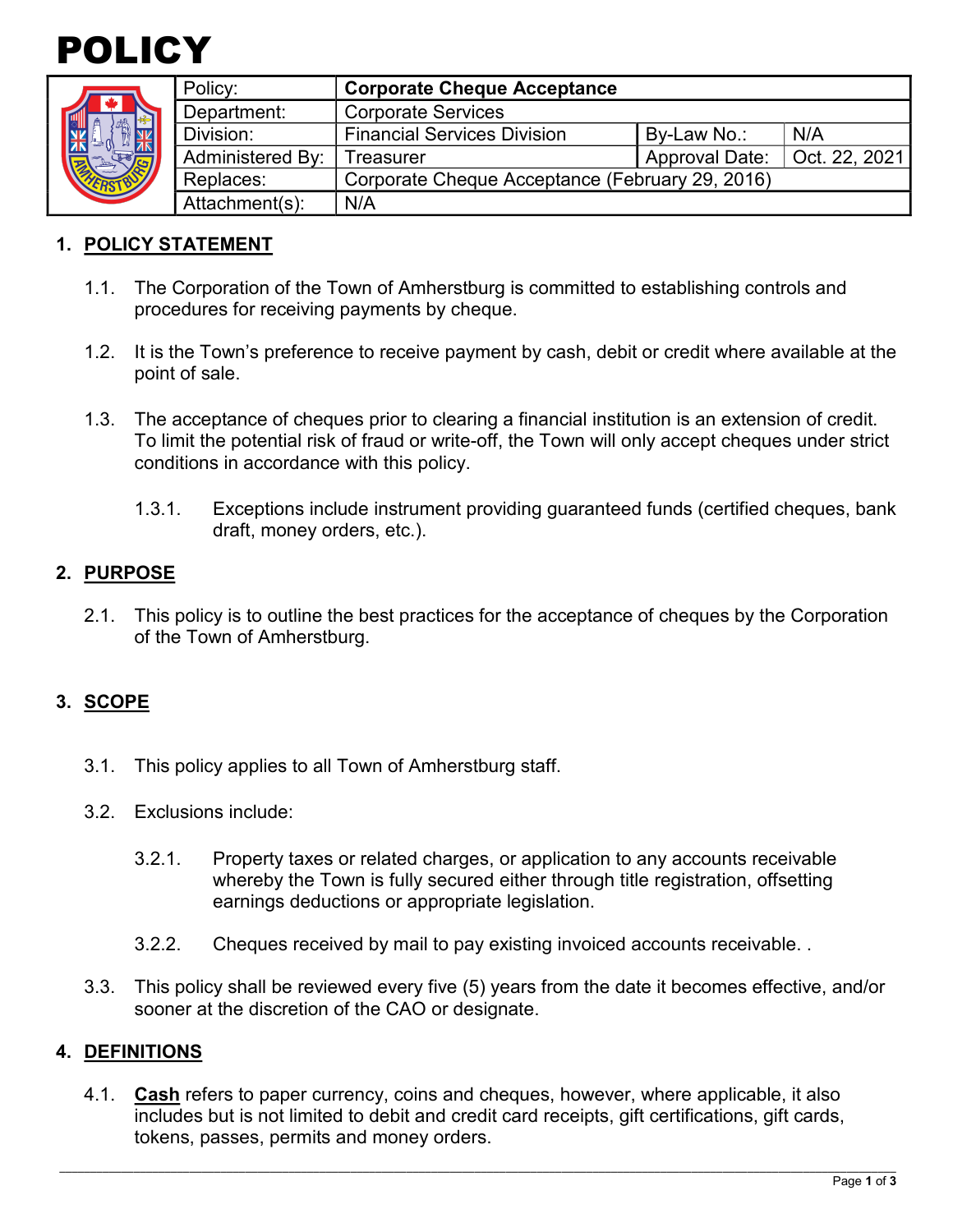4.2. **Non-Sufficient Funds (NSF)** refers to a cheque that was not honoured by the bank of the individual/company issuing the cheque, as a result of the bank account of the individual/company does not contain sufficient funds.

Common definitions, acronyms, and terms are available in the Glossary located on the Town's Policies webpage.

### **5. INTERPRETATIONS**

Any reference in this policy to any statute or any section of a statute shall, unless expressly stated, be deemed to be reference to the statute as amended, restated or re-enacted from time to time. Any references to a by-law or Town policy shall be deemed to be a reference to the most recent passed policy or by-law and any replacements thereto.

#### **6. GENERAL CONDITIONS**

#### 6.1. **Cheque Acceptance Requirements**

- 6.1.1. Prior to accepting a personal cheque the following steps are required:
	- 6.1.1.1. Body (description) and figures of the cheque must match.
	- 6.1.1.2. Cheque must have current date unless complying with a post-dated cheque agreement.
	- 6.1.1.3. Non pre-printed cheques, without specific details, are to be completed in full.
	- 6.1.1.4. The person signing the cheque must be the person detailed on the cheque.
	- 6.1.1.5. The person signing the cheque must initial any and all corrections.
	- 6.1.1.6. Third party cheques are unacceptable.
- 6.1.2. Upon meeting the requirements as stated above, the following must be applied to all accepted cheques:
	- 6.1.2.1. Must be made payable to the Town of Amherstburg.
	- 6.1.2.2. The back of the cheque be stamped, by the department accepting the cheque, "For Deposit Only" to the credit of "The Corporation of the Town of Amherstburg."
	- 6.1.2.3. All cheques must be deposited consistent with the *Cash Receipts Control Policy.*